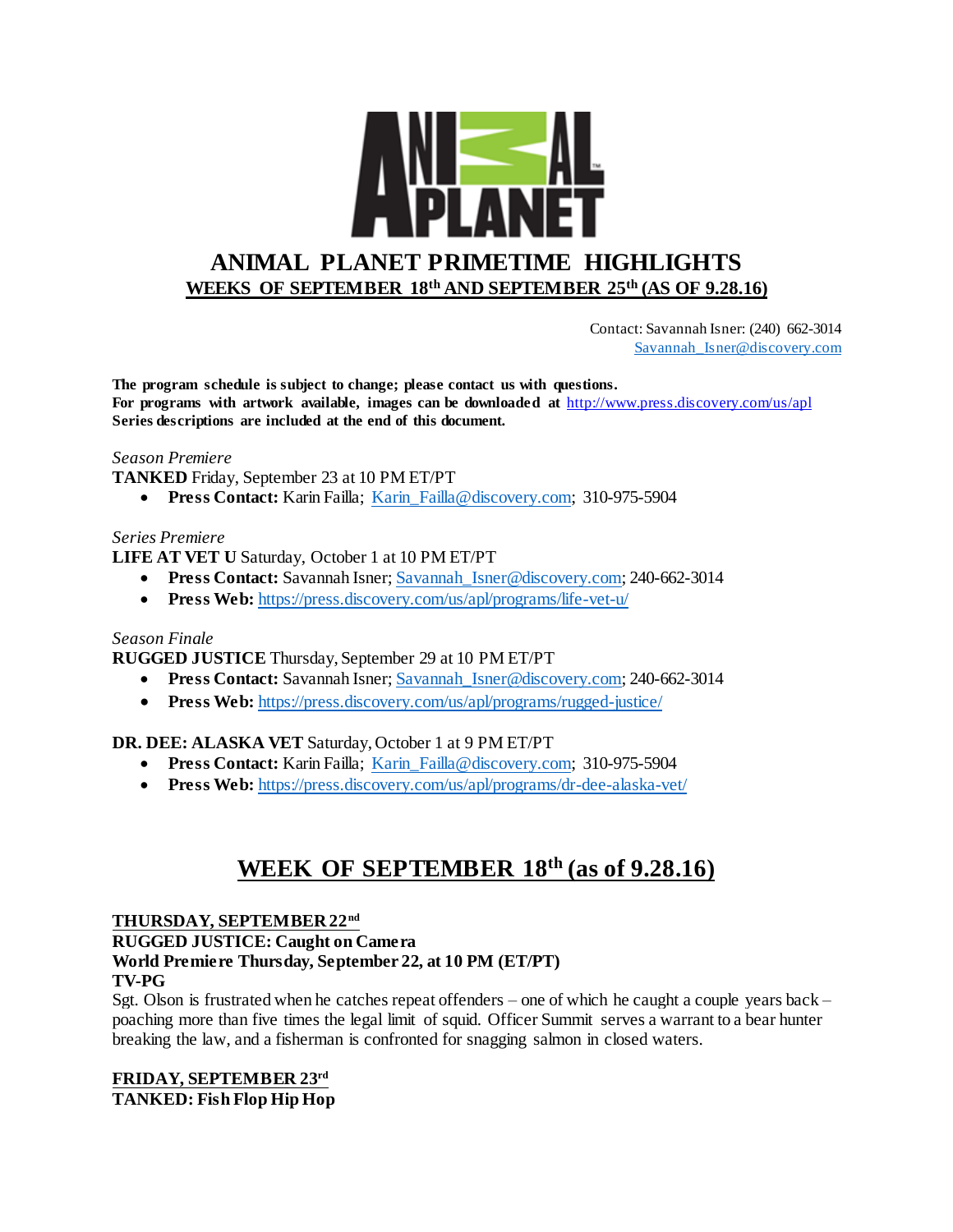## **World Premiere Friday, September 23, at 10 PM (ET/PT) TV-PG**

Hip-hop star Akon is building his dream home in Atlanta and while it's just about finished, he has one thing to add to make it perfect. He calls Wayde and Brett to have them make not one, but two cylindrical tanks which will be the centerpieces of his new home. One tank will show off his heritage from Africa, and the other will tie in his Caribbean roots. But things take a turn when the guys get inspired by Akon's musical prowess and try to form their own hip-hop group, with fishy results. Do they get the job done in time, or do they derail Akon's dream build?

## **SATURDAY, SEPTEMBER 24th**

## **DR. DEE: ALASKA VET: TBD**

## **World Premiere Saturday, September 24, at 8 PM (ET/PT) TV-PG**

Dr. Dee and her husband, Ken, fly 230 miles west of Fairbanks to rescue a group of baby Northern Hawk Owls whose parents were killed by an eagle. Dr. Dee must take action so the owlets can learn how to fly and hunt on their own. Back at the clinic in Fairbanks, Dr. Dee's Doberman Pinscher, Jinx, becomes a donor for a dog in need of a blood transfusion. Then, Dr. Dee uses stem cell research to help lengthen a 14-year-old cat's life. Finally, Dr. Dee shows off her hypnotic powers to determine if a pet rabbit is a boy or girl.

# **WEEK OF SEPTEMBER 25th (as of 9.28.16)**

## **THURSDAY, SEPTEMBER 29th**

#### **RUGGED JUSTICE: Crabs and a Crack Pipe World Premiere Thursday, September 29, at 10 PM (ET/PT) TV-PG**

On the season finale, the Washington State Fish and Wildlife Police confront a lying hunter, catch a couple crab poaching and deal with anglers illegally snagging salmon. Finally, an officer must make a difficult decision regarding a blind mule deer buck.

#### **FRIDAY, SEPTEMBER 30th TANKED: Fish City, Kid World Premiere Friday, September 30, at 10 PM (ET/PT) TV-PG**

Wayde and Brett are making a tank for hip-hop artist Tyga, who just moved into his new Beverly Hills mansion and wants to decorate it with a new dream aquarium. In order to celebrate his break out hit single 'Rack City,' Tyga wants to fill the tank with money. Wayde and Brett set out to found a way to fill a tank with racks and racks of cash. In order to keep all that money protected, the tank will feature a bank vault façade complete with working doors. Do they leave Tyga feeling like a million bucks, or do they come up shortchanged?

## **SATURDAY, OCTOBER 1st**

#### **DR. DEE: ALASKA VET: 40 Snakes and Counting World Premiere Saturday, October 1, at 8 PM (ET/PT) TV-PG**

Dr. Dee and her husband, Ken, head to Yakutat, Alaska, a bayside village that hasn't seen a veterinarian in almost two years! Back at Animal House, Dr. Dee removes a tumor on a dog's tongue with a laser and treats a Cavalier King Charles Spaniel with a heart murmur. Then, Dr. Dee must perform a three-hour surgery on a Chow mix who was hit by a car. She also returns to a self-sufficient farm to castrate a Belgian colt and check a Paint mare for pregnancy. Later, a woman with a love for reptiles asks Dr. Dee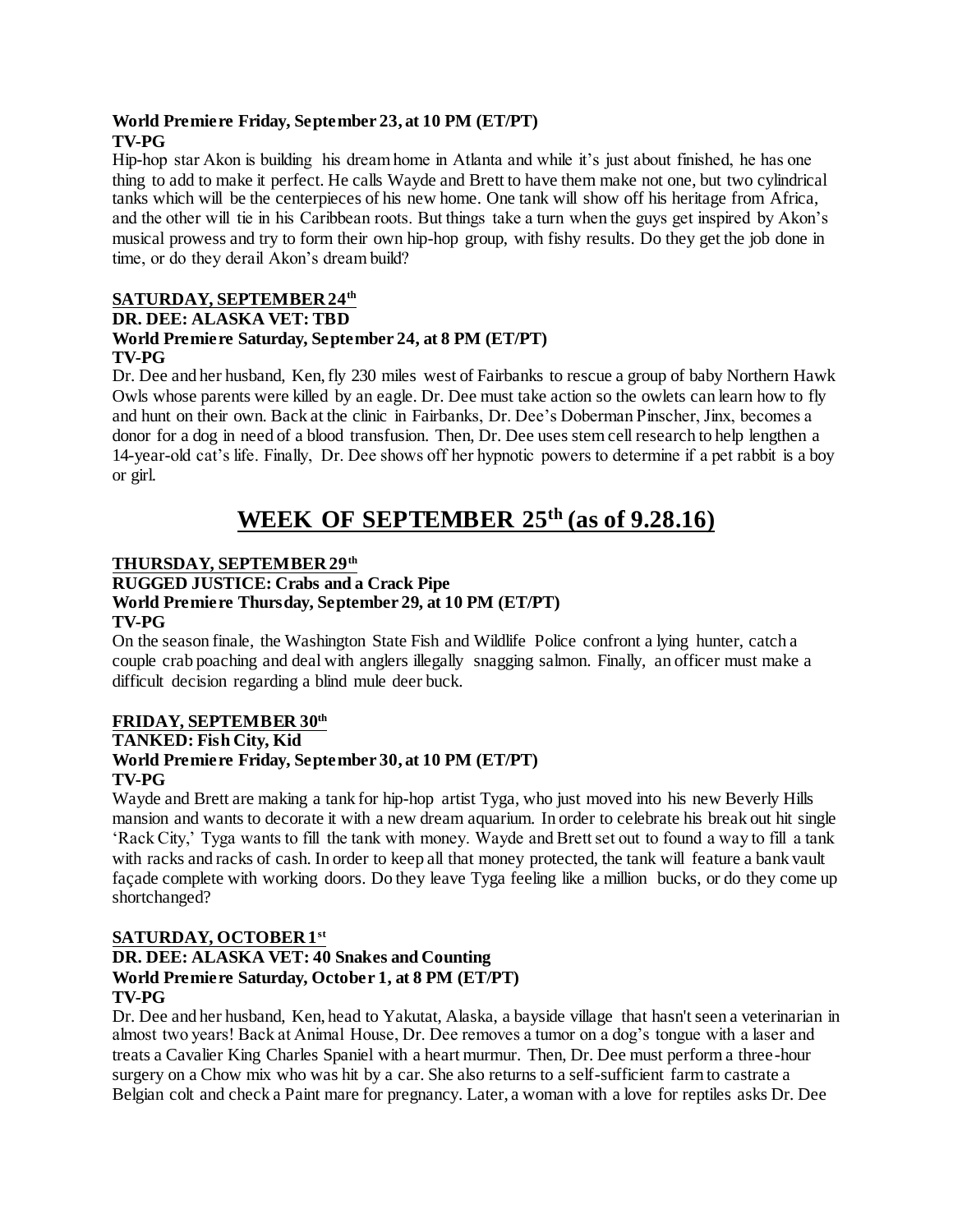to visit her pit of snakes and clip the nails of a giant Argentine Tegu lizard. Finally, an owner who lost his bear dog to cancer returns on a happy note and brings in a new Akita puppy named Bruiser the Barbarian Beefcake for his first checkup.

## **SATURDAY, OCTOBER 1st**

#### **DR. DEE: ALASKA VET: Battling FIV World Premiere Saturday, October 1, at 9 PM (ET/PT) TV-PG**

Dr. Dee flies 230 miles to her friends in Ruby to do a spay and neuter clinic. Back at Animal House, an aspiring veterinarian is putting in his 2,000 hours of field work required to enter vet school, and his first case under Dr. Dee's guidance is a malnourished bunny. Next, Dr. Dee and Alex drive to a boarding facility to x-ray a young Paint horse's lame leg, and back at the clinic, Dr. Dee spays a border collie mix and also checking her urinary tract for the source of her incontinence. Later, Dr. Dee examines an African Grey Parrot and a Yellow-Chevroned Parakeet with wing problems. Finally, an army physician brings in her cat diagnosed with FIV to get a second opinion, and a familiar client brings in a new Akita puppy for a checkup before heading north to bear and wolf country.

## **SATURDAY, OCTOBER 1st**

## **LIFE AT VET U: No Sleep 'Til Graduation World Premiere Saturday, October 1, at 10 PM (ET/PT) TV-PG**

In the series premiere, school is already in full swing and in just a few short months, the fourth-year students will become doctors. Students Clint, Lindsay, Max, Melanie, Morgan and Rebecca still work to develop their skills by seeing patients and assisting in surgeries. To add to the stress, Match Day – where they find out about internship placements – is right around the corner. Do they get a spot, or is it a scramble to find a placement?

# **SERIES DESCRIPTIONS**

*\*Below you will find the series descriptions of the shows airing the weeks of September 18 and September 25\**

## *RUGGED JUSTICE Series Airs Thursdays at 10 PM (ET/PT)*

Keeping the Evergreen State safe for its citizens and wildlife is a key concern for the officers of Washington State's Department of Fish and Wildlife (WDFW) as they are at the front lines when it comes to defending the over 70,000 square miles of Washington State. Each day their goals include preserving and rescuing wildlife; protecting citizens from the dangers of the wilderness; and enforcing conservation of the state's fish and wildlife. And with all that responsibility comes tireless hours, quick thinking and constant adventure – there never seems to be a dull moment on the job.

Press Site: <https://press.discovery.com/us/apl/programs/rugged-justice/>

## *TANKED*

## *Series Airs Fridays at 10 PM (ET/PT)*

In **TANKED**, Las Vegas-based Acrylic Tank Manufacturing (ATM), one of the country's most successful builders of aquariums, and co-owners Wayde King and Brett Raymer, two of Sin City's most imaginative businessmen are tasked with building enormous and awe-inspiring tanks and aquariums for top celebrities, luxury hotels and casinos, Fortune 500 businesses, private homes and homeowners across the